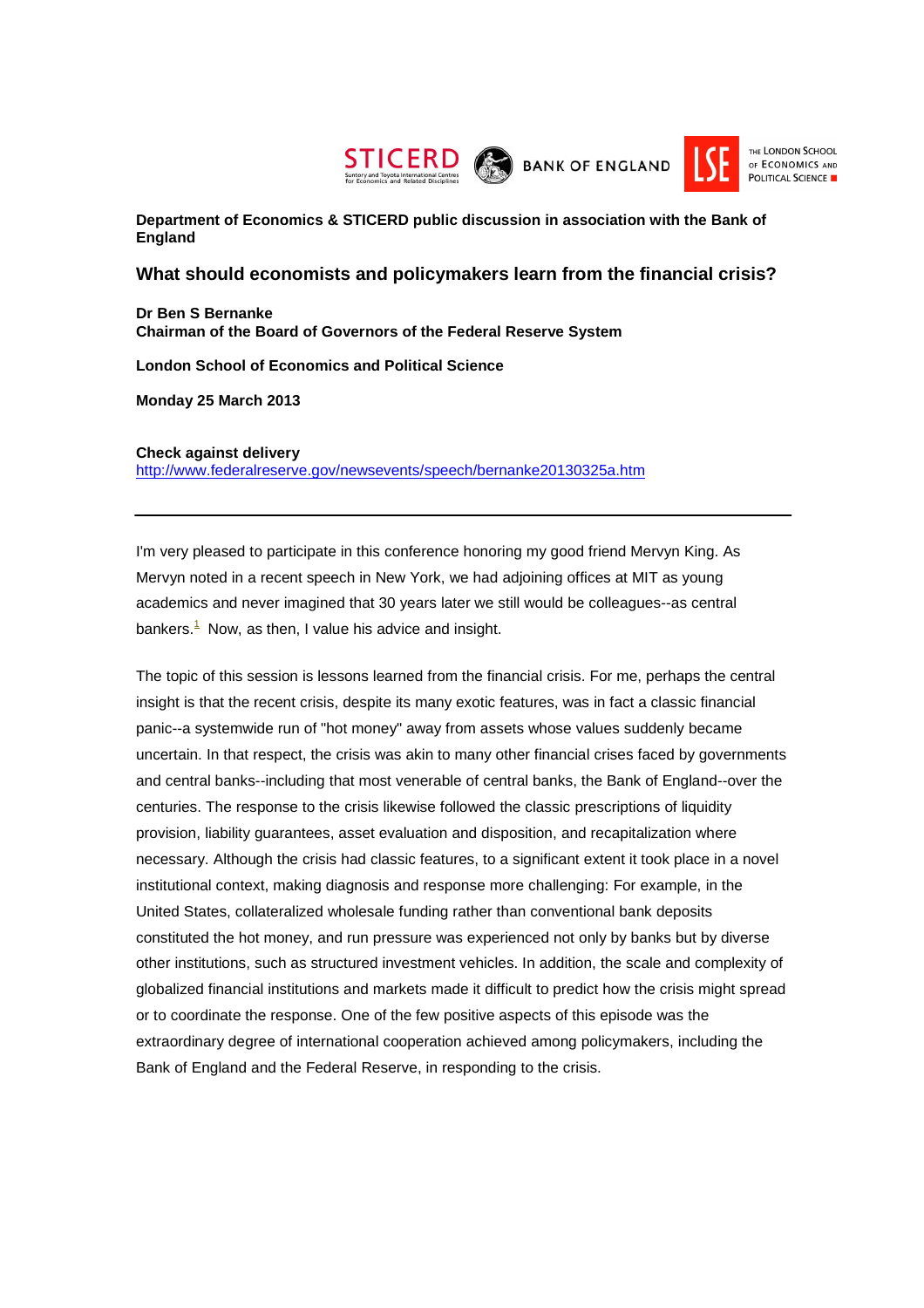Because I have developed these themes in some detail elsewhere, I thought today I would tackle a different and more recent issue that has arisen in the aftermath of the crisis--the issue of whether, in the widespread easing of monetary policies, we are seeing a competitive depreciation of exchange rates.<sup>2</sup> Like other aspects of the crisis, the notion of competitive depreciation has strong classical antecedents, particularly in relation to the global Great Depression of the 1930s. So let me start by briefly revisiting the older discussion and its evolution.

As my audience knows, on the eve of the Great Depression the exchange rates of most industrial countries were determined by the rules of the international gold standard--or, more technically, by the gold-exchange standard, as foreign exchange (primarily dollars and pounds sterling) was used along with gold as a form of international reserves. The gold standard, which had been suspended during World War I, was painstakingly rebuilt in the 1920s. Unfortunately, the reconstructed gold standard had a number of serious problems. For one, the exchange rates implied by the gold valuations that countries chose for their currencies following World War I were in some cases far from the levels consistent with balanced flows in trade and payments. Notably, as John Maynard Keynes pointed out in his famous pamphlet, The Economic Consequences of Mr. Churchill, the British pound was overvalued under the new gold standard, which disadvantaged British exports and contributed to weak economic conditions in the United Kingdom in the late 1920s.<sup>3</sup> One of Mervyn King's predecessors as governor of the Bank of England, Montagu Norman, who presided over both Britain's return to the gold standard and its subsequent exit, said of the ill-fated choice of parity for the pound: "Only God could tell whether it [the value in gold chosen for the pound sterling] was or was not the correct figure"; another commentator added, "But of course the Deity may not be an Economist." $4$ 

Another problem, which became clear as the global economy weakened and financial conditions deteriorated, was that fixed exchange rates under the gold standard were vulnerable to speculative runs. Although runs, or in some cases policy decisions, effectively took a number of countries off the gold standard in the early 1930s, the financial world was shaken to its foundation when the United Kingdom, the unofficial center of the global gold standard, was forced by a speculative attack to leave gold in September 1931. Over the next five years, essentially all of the world's industrial nations left the gold standard, either de facto or de jure. Declines in the value of the departing nation's currency, sometimes very sharp ones, typically followed.

The uncoordinated abandonment of the gold standard in the early 1930s gave rise to the idea of "beggar-thy-neighbor" policies. According to this analysis, as put forth by important contemporary economists like Joan Robinson, exchange rate depreciations helped the economy whose currency had weakened by making the country more competitive internationally.<sup>5</sup> Indeed, the decline in the value of the pound after 1931 was associated with a relatively early recovery from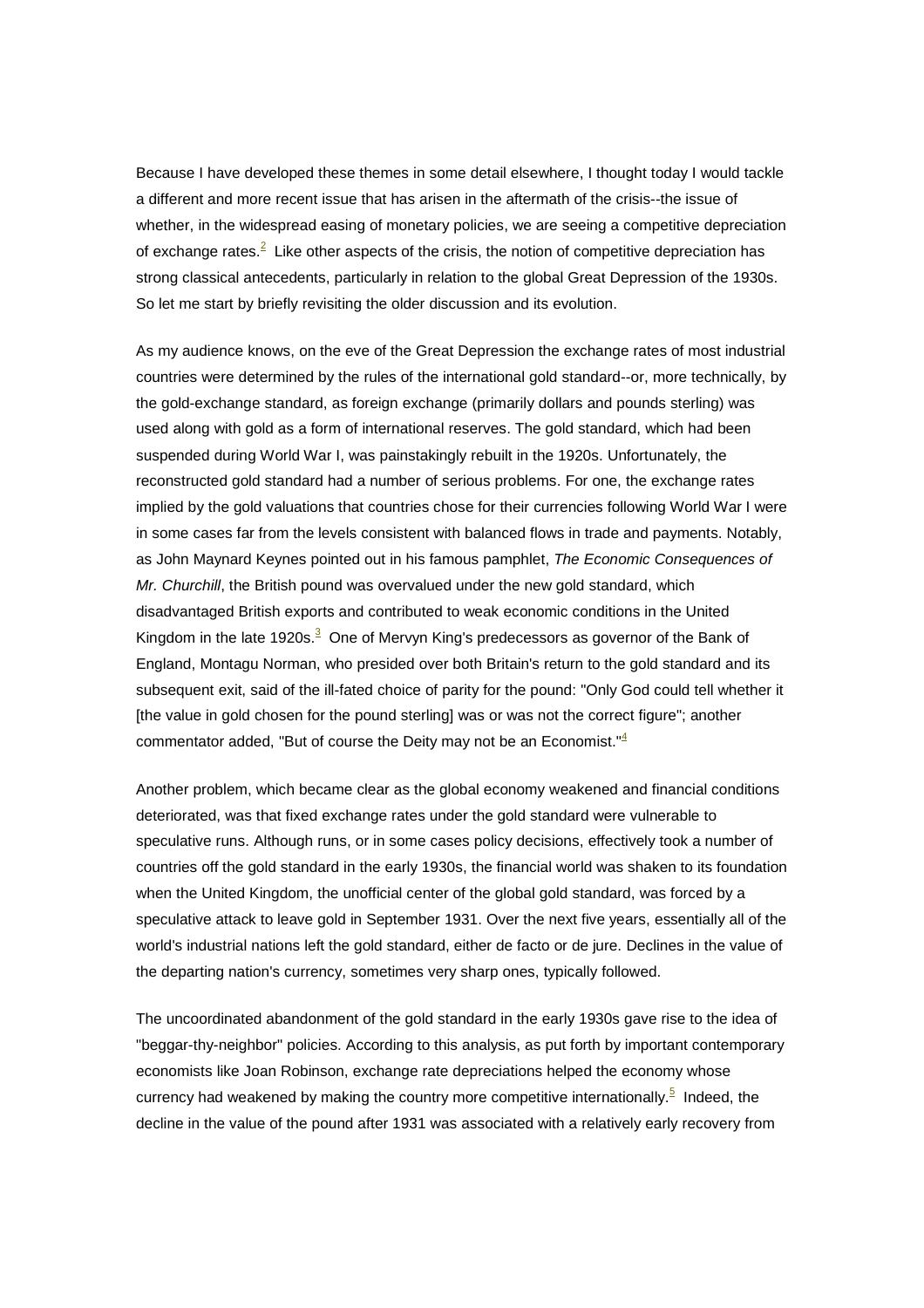the Depression by the United Kingdom, in part because of some rebound in exports. However, according to this view, the gains to the depreciating country were equaled or exceeded by the losses to its trading partners, which became less internationally competitive--hence, "beggar thy neighbor." Over time, so-called competitive depreciations became associated in the minds of historians with the tariff wars that followed the passage of the Smoot-Hawley tariff in the United States. Both types of policies were decried--and in some textbooks, still are--as having prolonged the Depression by disrupting trade patterns while leading to an ultimately fruitless and destructive battle over shrinking international markets.

Economists still agree that Smoot-Hawley and the ensuing tariff wars were highly counterproductive and contributed to the depth and length of the global Depression. However, modern research on the Depression, beginning with the seminal 1985 paper by Barry Eichengreen and Jeffrey Sachs, has changed our view of the effects of the abandonment of the gold standard.<sup>6</sup> Although it is true that leaving the gold standard and the resulting currency depreciation conferred a temporary competitive advantage in some cases, modern research shows that the primary benefit of leaving gold was that it freed countries to use appropriately expansionary monetary policies. By 1935 or 1936, when essentially all major countries had left the gold standard and exchange rates were market-determined, the net trade effects of the changes in currency values were certainly small. Yet the global economy as a whole was much stronger than it had been in 1931. The reason was that, in shedding the strait jacket of the gold standard, each country became free to use monetary policy in a way that was more commensurate with achieving full employment at home. Moreover, and critically, countries also benefited from stronger growth in trading partners that purchased their exports. In sharp contrast to the tariff wars, monetary reflation in the 1930s was a positive-sum exercise, whose benefits came mainly from higher domestic demand in all countries, not from trade diversion arising from changes in exchange rates.

The lessons for the present are clear. Today most advanced industrial economies remain, to varying extents, in the grip of slow recoveries from the Great Recession. With inflation generally contained, central banks in these countries are providing accommodative monetary policies to support growth. Do these policies constitute competitive devaluations? To the contrary, because monetary policy is accommodative in the great majority of advanced industrial economies, one would not expect large and persistent changes in the configuration of exchange rates among these countries. The benefits of monetary accommodation in the advanced economies are not created in any significant way by changes in exchange rates; they come instead from the support for domestic aggregate demand in each country or region. Moreover, because stronger growth in each economy confers beneficial spillovers to trading partners, these policies are not "beggar-thyneighbor" but rather are positive-sum, "enrich-thy-neighbor" actions.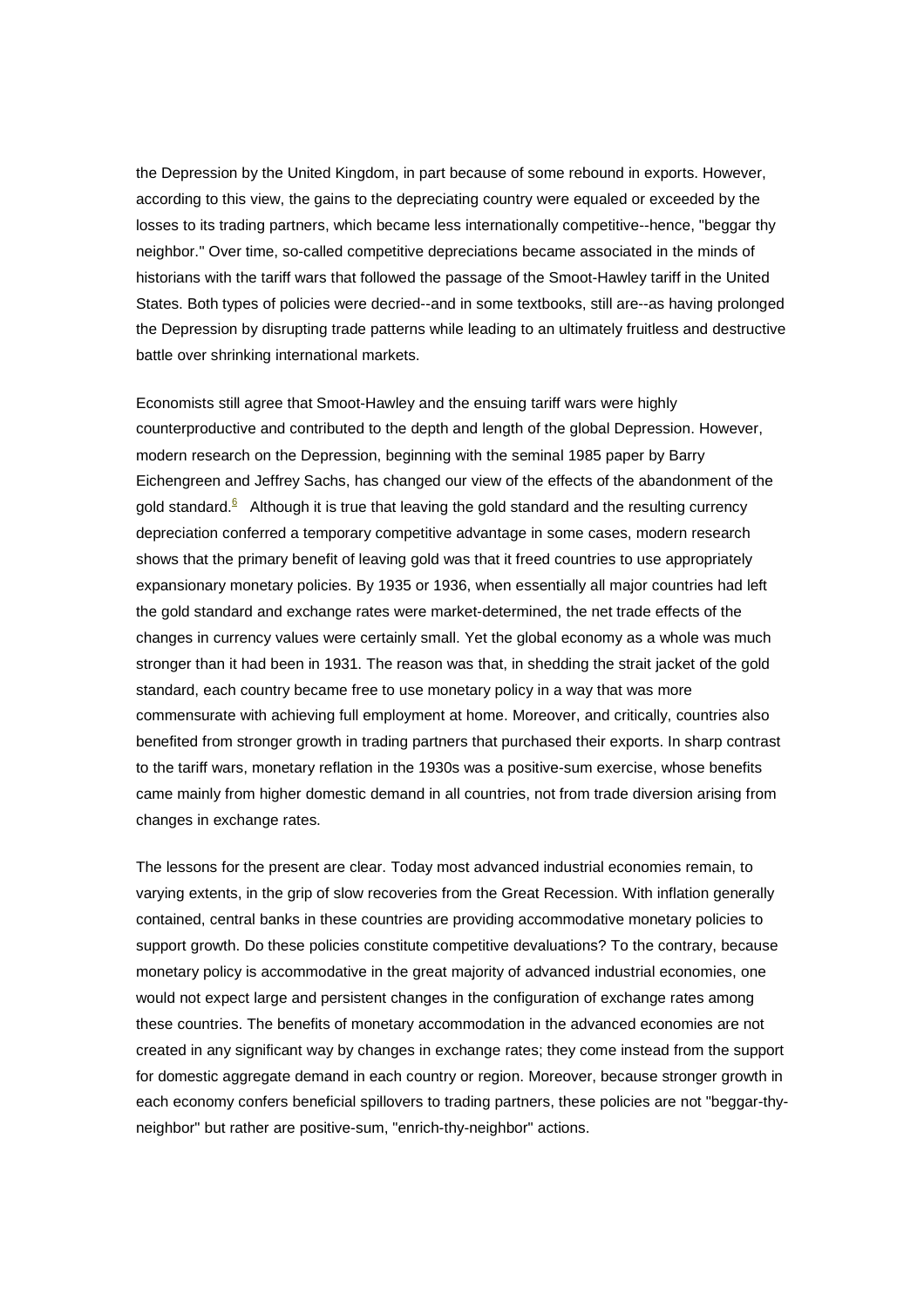Again, the distinction between monetary policies aimed at domestic objectives and trade-diverting exchange rate devaluations or other protectionist measures is critical. The former can be mutually beneficial, the latter are not. Indeed, it was this view that prompted the Group of Seven central bankers and finance ministers to issue a statement in February agreeing to refrain from actions focused on achieving competitive advantage by weakening their currencies and reaffirming that fiscal and monetary policies would remain oriented toward meeting domestic objectives using domestic instruments.<sup>7</sup>

Among the advanced economies, the mutual benefits of monetary easing are clear. The case of emerging market economies is more complicated. To a first approximation, industrial countries are most concerned that domestic aggregate demand be set at the level that best fosters price stability and a return to full employment at home. In contrast, many emerging market economies may be concerned not only with the level of domestic demand (as needed to achieve objectives for employment and inflation) but with other considerations as well. First, because in recent decades many of these countries have pursued an export-led strategy for industrialization, they may be leery of expansionary policies in the advanced economies that, all else being equal, tend to cause the currencies of emerging market economies to appreciate, restraining their exports. Second, because many emerging market economies have financial sectors that are small or less developed by global standards but open to foreign investors, they may perceive themselves to be vulnerable to asset bubbles and financial imbalances caused by heavy and volatile capital inflows, including those arising from low interest rates in the advanced economies.

I agree these challenges are significant. However, a few points should be made. Regarding the effects of monetary easing on exchange rates and exports, I would note that trade-weighted real exchange rates of emerging market economies, with some exceptions, have not changed much from their values shortly before the intensification of the financial crisis in late 2008. Moreover, even if the expansionary policies of the advanced economies were to lead to significant currency appreciation in emerging markets, the resulting drag on their competitiveness would have to be balanced against the positive effects of stronger advanced-economy demand. Which of these two effects would be greater is an empirical matter. Simulations of the Federal Reserve Board's econometric models of the global economy suggest that the effects are roughly offsetting, so that accommodative monetary policies in the advanced economies do not appear, on net, to have adverse consequences for output and exports in the emerging market economies.<sup>8</sup> A return to solid growth among the advanced economies is ultimately in the interest of advanced and emerging market economies alike.

Regarding capital flows: It is true that interest rate differentials associated with differences in national monetary policies can promote cross-border capital flows as investors seek higher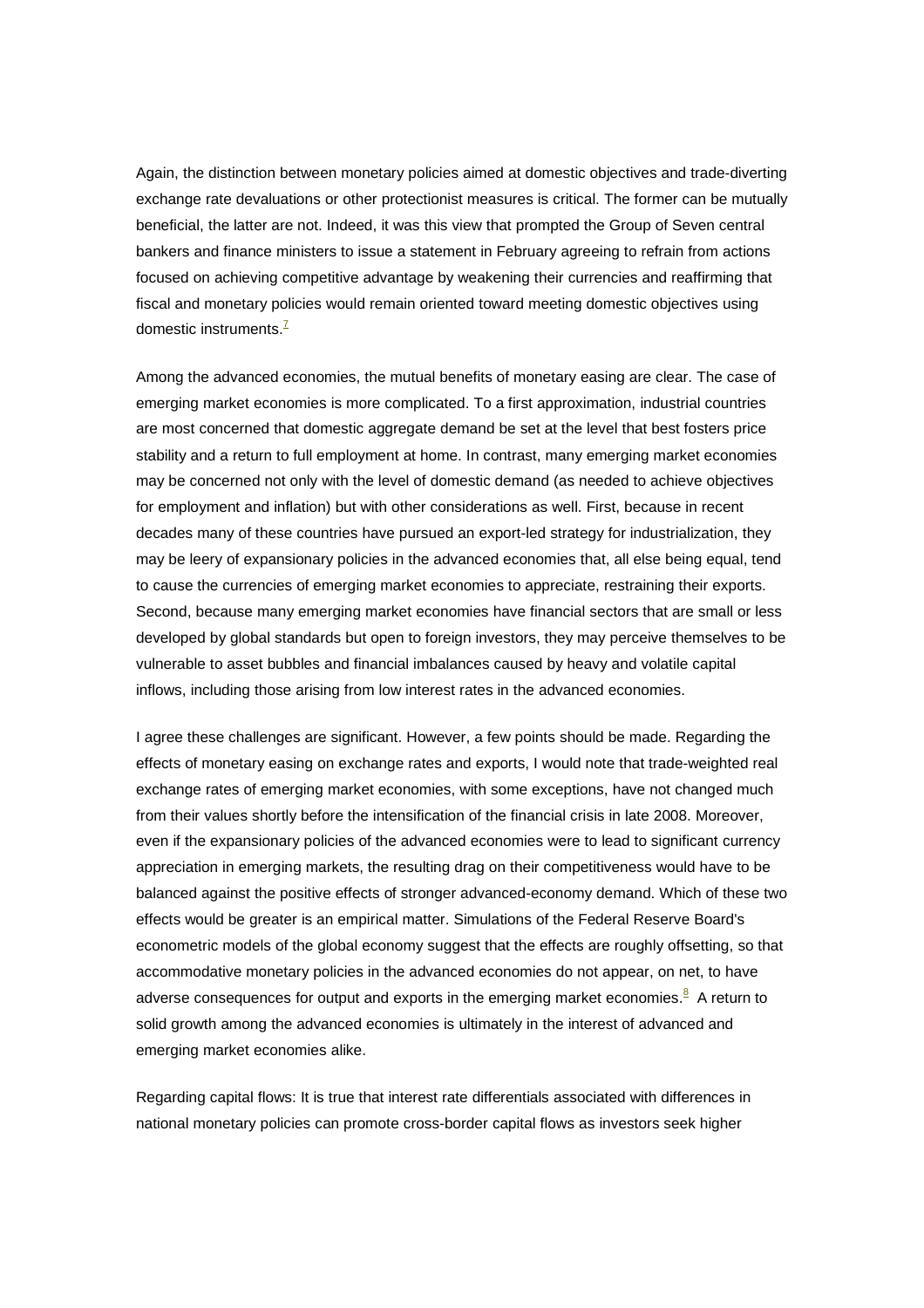returns. But my reading of recent research makes me skeptical that these policy differences are the dominant force behind capital flows to emerging market economies; differences in growth prospects across countries and swings in investor risk sentiment seem to have played a larger role.<sup>9</sup> Moreover, the fact that some emerging market economies have policies that depress the values of their currencies may create an expectation of future appreciation that in and of itself induces speculative inflows.

Of course, heavy capital inflows and their volatility pose challenges to emerging market policymakers, whatever their source. Policymakers do have some tools to address these concerns. In recent years, emerging market nations have implemented macroprudential measures aimed at strengthening their financial systems and reducing overheating in specific sectors, such as property markets. Policymakers have also experimented with various forms of capital controls. Such controls raise concerns about effectiveness, cost of implementation, and possible microeconomic distortions. Nevertheless, the International Monetary Fund has suggested that, in carefully circumscribed circumstances, capital controls may be a useful tool. $10$ 

In sum, the advanced industrial economies are currently pursuing appropriately expansionary policies to help support recovery and price stability in their own countries. As the modern literature on the Great Depression demonstrates, these policies confer net benefits on the world economy as a whole and should not be confused with zero- or negative-sum policies of trade diversion. In fact, the simultaneous use by several countries of accommodative policy can be mutually reinforcing to the benefit of all.

Let me end these remarks as I began, by paying tribute to Mervyn King. He has been a leader in the central banking community during an extraordinarily difficult period. I wish him the very best in the next stage of his career.

<sup>1.</sup> See Mervyn A. King (2012), "Talk to the Economic Club of New York," speech delivered at the Economic Club of New York, December 10,

http://econclubny.com/events/Transcript\_MervynKing2012.pdf. Return to text

<sup>2.</sup> See, for example, Ben S. Bernanke (2009), "Reflections on a Year of Crisis," speech delivered at "Financial Stability and Macroeconomic Policy," a symposium sponsored by the Federal Reserve Bank of Kansas City, held in Jackson Hole, Wyo., August 20-22; and Ben S. Bernanke (2012), "Some Reflections on the Crisis and the Policy Response," speech delivered at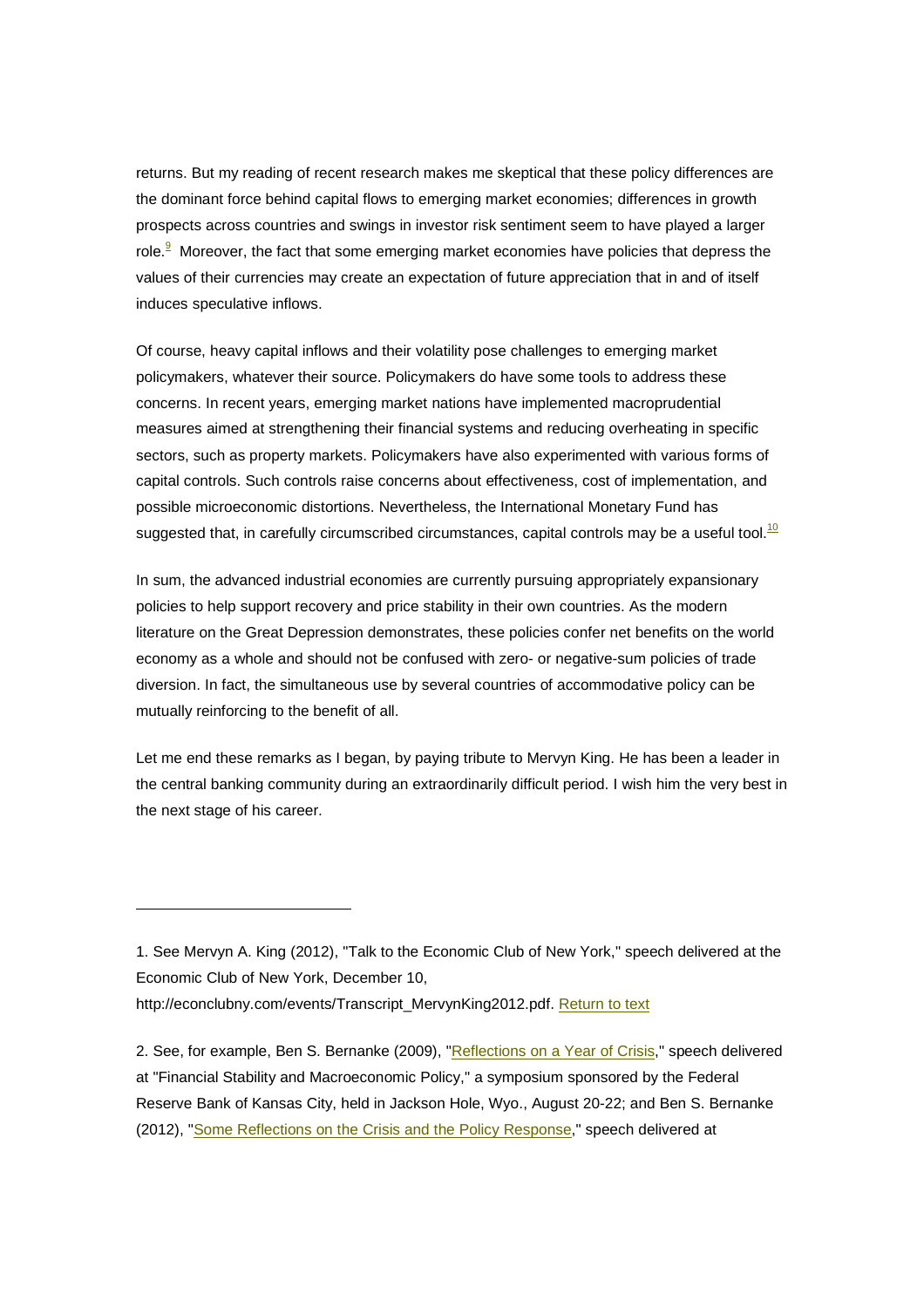"Rethinking Finance: Perspectives on the Crisis," a conference sponsored by the Russell Sage Foundation and The Century Foundation, New York, April 13. See also Ben S. Bernanke (2010), "Causes of the Recent Financial and Economic Crisis," statement before the Financial Crisis Inquiry Commission, September 2. Return to text

3. See John Maynard Keynes (1925), The Economic Consequences of Mr. Churchill(London: Hogarth Press). Return to text

4. As quoted in C.A.E. Goodhart (1972), review of British Monetary Policy 1924-1931: The Norman Conquest of \$4.86, by D.E. Moggridge, Economica, vol. 39 (November), pp. 450. Return to text

5. See Joan Robinson (1947), "Beggar-My-Neighbour Remedies for Unemployment," inEssays in the Theory of Employment, 2nd ed. (Oxford, U.K.: Basil Blackwell), pp. 156-70. Return to text

6. See Barry Eichengreen and Jeffrey Sachs (1985), "Exchange Rates and Economic Recovery in the 1930s," Journal of Economic History, vol. 45 (December), pp. 925-46.Return to text

7. For the full text of the Group of Seven statement, see Bank of England (2013), "G7 Statement," press release, February 12, www.forexmg-pt.com/2013/02/12/bank-of-england-publicationsnews-releases-news-release-g7-statement. Return to text

8. Other work also supports the finding of no adverse spillovers. For example, one that finds strong positive spillovers is Bennett T. McCallum (2003), "Japanese Monetary Policy, 1991-2001 (PDF)  $\vec{E}$ ," Federal Reserve Bank of Richmond, Economic Quarterly, vol. 89 (Winter), pp. 1-31. Return to text

9. For example, Fratzscher, Lo Duca, and Straub find that factors other than U.S. monetary policy have been substantially more important as drivers of capital flows to emerging market economies; see Marcel Fratzscher, Marco Lo Duca, and Roland Straub (2012), "A Global Monetary Tsunami? On the Spillovers of US Quantitative Easing (PDF) 2, "Centre for Economic Policy and Research, Discussion Paper Number 9195 (London: CEPR, October). See also Atish R. Ghosh, Jun Kim, Mahvash S. Qureshi, and Juan Zalduendo (2012), "Surges (PDF) 函," IMF Working Paper WP/12/22 (Washington: International Monetary Fund, January); and International Monetary Fund; Strategy, Policy, and Review Department (2011), "Recent Experiences in Managing Capital Inflow--Cross-Cutting Themes and Possible Policy Framework (PDF) . Paper (Washington: IMF, February). Return to text